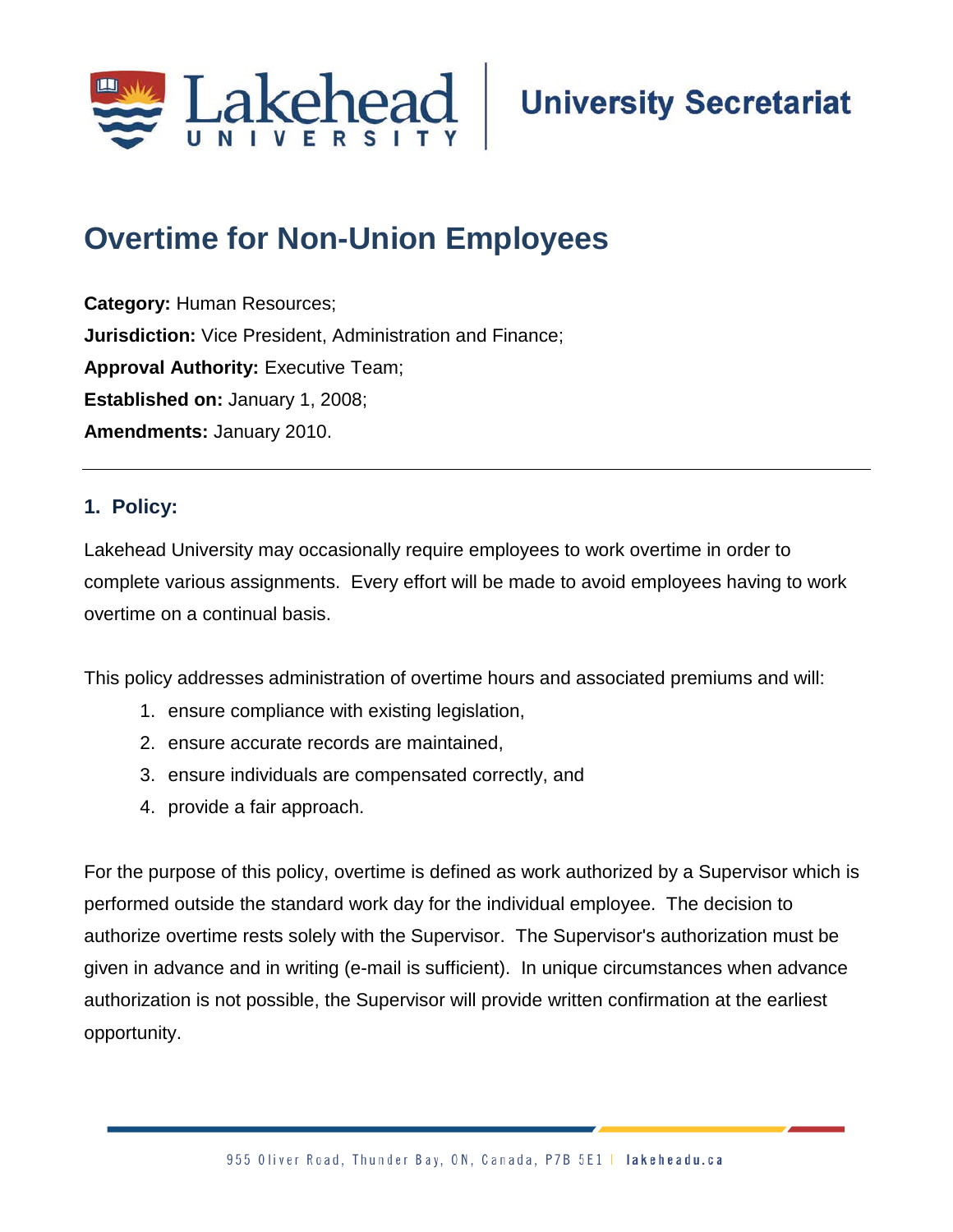Time worked without prior approval from the supervisor is deemed ineligible for overtime compensation. This includes time accumulated by working during lunch hours, missing breaks, early arrival and late departure. Overtime will not be paid for work performed off University premises or when traveling outside of the standard work day unless specific written approval has been obtained in advance from the Employee's Supervisor.

Funding of overtime compensation is the sole responsibility of the department.

An employee may, by mutual agreement with their supervisor, make up missed time that would otherwise be deducted from their salary. In such instances this time must be worked in excess of the regular work day or regular work week and is not considered to be overtime.

## **2. Responsibility:**

Advance authorization is required for an employee to work overtime.

Supervisors are responsible for ensuring overtime within their area is managed properly and is consistent with this policy.

Supervisors will ensure appropriate documentation is completed in a timely fashion, processed and maintained for future reference.

In the event issues arise with regard to the application of this policy, the Director of Human Resources will provide assistance in dispute resolution.

## **3. Procedure**

## 3.1 FOR SCHEDULE II EMPLOYEES - LEVELS UP TO 109.

1. Employees who work in excess of 35 hours but less than 44 hours in any one week shall be compensated with corresponding time-off on an hour for hour basis (straighttime). Lieu time hours accumulated for work in excess of 35 but less than 44 must be taken via mutual agreement with the employee's Supervisor prior to calendar year end. Lieu time untaken at year end will expire.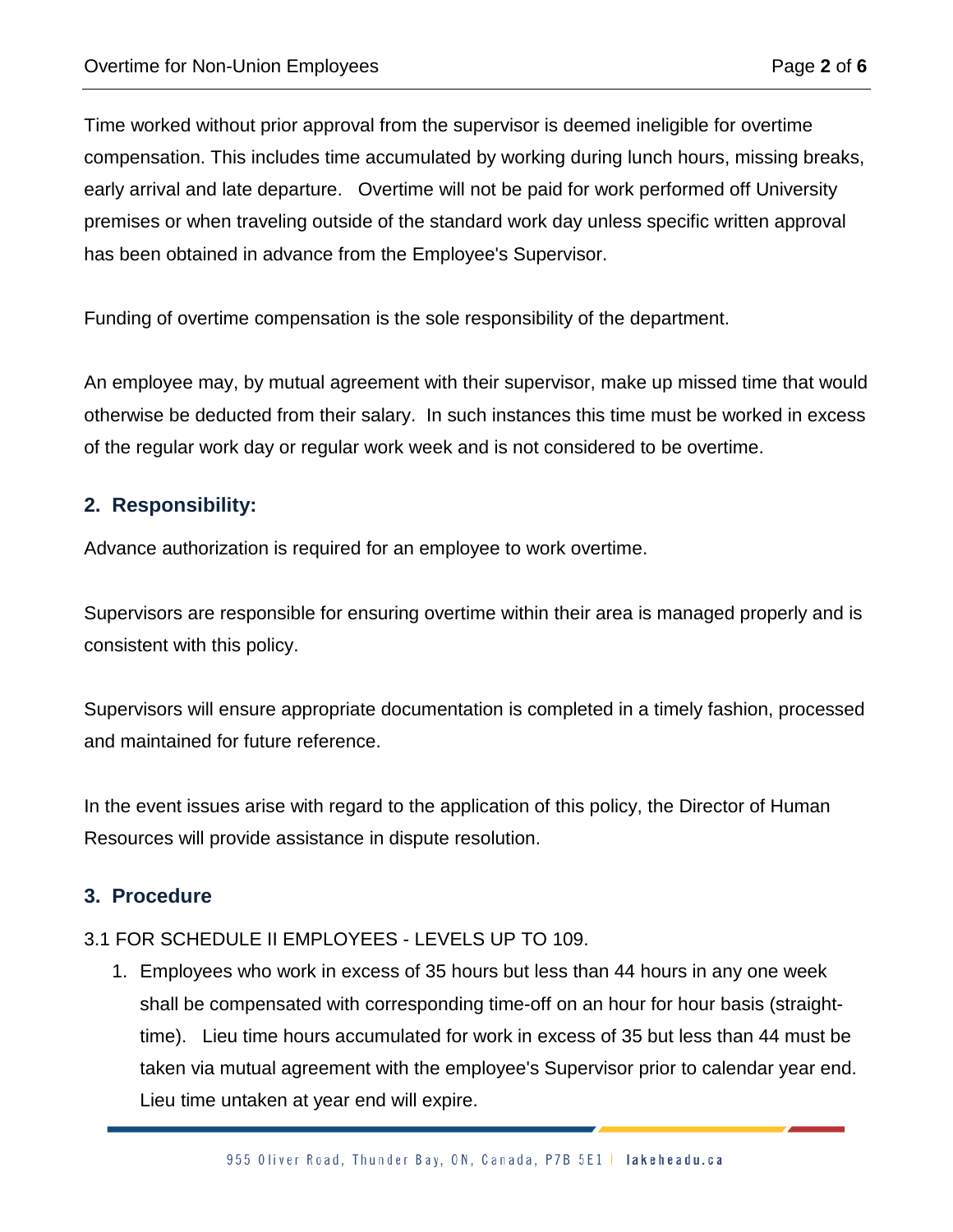- 2. Employees who work more than 44 hours in any one week shall be compensated at the rate of time and one-half for all hours worked in excess of 44
- 3. With approval of the Supervisor, the employee may be granted a request to take equivalent time-off (calculated at the time and one-half premium) in lieu of pay for hours earned in ii) above. Such time-off must be taken within three (3) months from the overtime event. The three (3) month time limit may be extended with the written agreement between the employee and supervisor; however, in no case shall the limit extend beyond the end of the calendar year. Lieu time untaken at year end will be paidout.

# 3.2 FOR SCHEDULE II EMPLOYEES - LEVELS 110 AND UP

- 1. There is no compensation or lieu time entitlement for employees who work beyond their regular work week of 35 hours but less than 44 hours.
- 2. Employees shall be compensated at the rate of time and one-half for all hours worked in excess of 44 hours in a week.
- 3. With approval of the supervisor, the employee may be granted a request to take equivalent time-off (calculated at the time and one-half premium) in lieu of pay. Such time-off must be taken within three (3) months from the overtime event. The three (3) month time limit may be extended with the written agreement between the employee and supervisor, however, in no case shall the limit extend beyond the employee's regular vacation year.

## 3.3 FOR TECHNICAL STAFF - ALL LEVELS

- 1. Employees who work in excess of 35 hours but less than 44 hours in any one week shall be compensated with corresponding time-off on an hour for hour basis (straight-time). Lieu time hours accumulated for work in excess of 35 but less than 44 must be taken via mutual agreement with the employee's Supervisor prior to calendar year end. Lieu time untaken at year end will expire.
- 2. Employees who work more than 44 hours in any one week shall be compensated at the rate of time and one-half for all hours worked in excess of 44.
- 3. With approval of the Supervisor, the employee may be granted a request to take equivalent time-off (calculated at the time and one-half premium) in lieu of pay for hours earned in ii) above. Such time-off must be taken within three (3) months from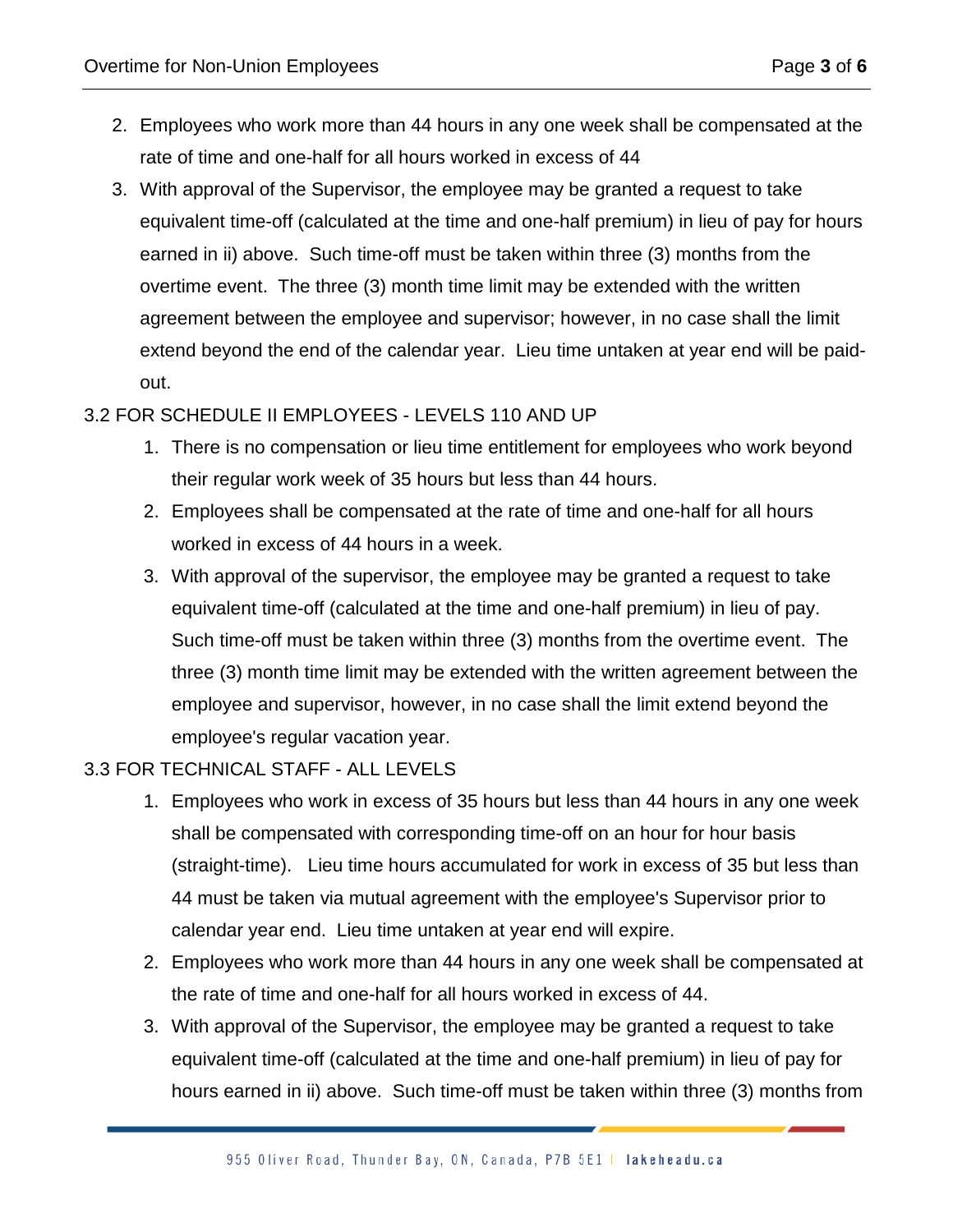the overtime event. The three (3) month time limit may be extended with the written agreement between the employee and supervisor; however, in no case shall the limit extend beyond the end of the calendar year. Lieu time untaken at year end will be paid-out.

Note: All Contract employees are eligible for overtime. Should the particular contract align with a known position, the above criteria will be applied accordingly. Should the contract position not be representative of a known position, the criteria stipulated in 3.3 above shall apply.

#### **4. Miscellaneous Premiums**

#### 4.1 EMERGENCY CALL IN:

An employee called into work due to an emergency outside their standard work day and without previous notice shall receive time and one-half for the hours worked or a minimum of two (2) hours at their regular rate, whichever is greater.

In cases where an employee has been provided with the technology to enable them to resolve problems from home and eliminate the need to attend the workplace, s/he shall receive time and one-half for the time worked or a minimum of one (1) at their regular rate, whichever is greater.

Hours worked for call-in pursuant to the above, shall not be used in calculating overtime entitlement as specified in 3.1 and 3.2.

#### 4.2 STATUTORY HOLIDAY:

In addition to applicable holiday pay, an employee who works on a statutory holiday will:

- 1. be paid at time and one-half for the hours worked, OR
- 2. elect to take paid time off equal to the overtime rate for the hours worked.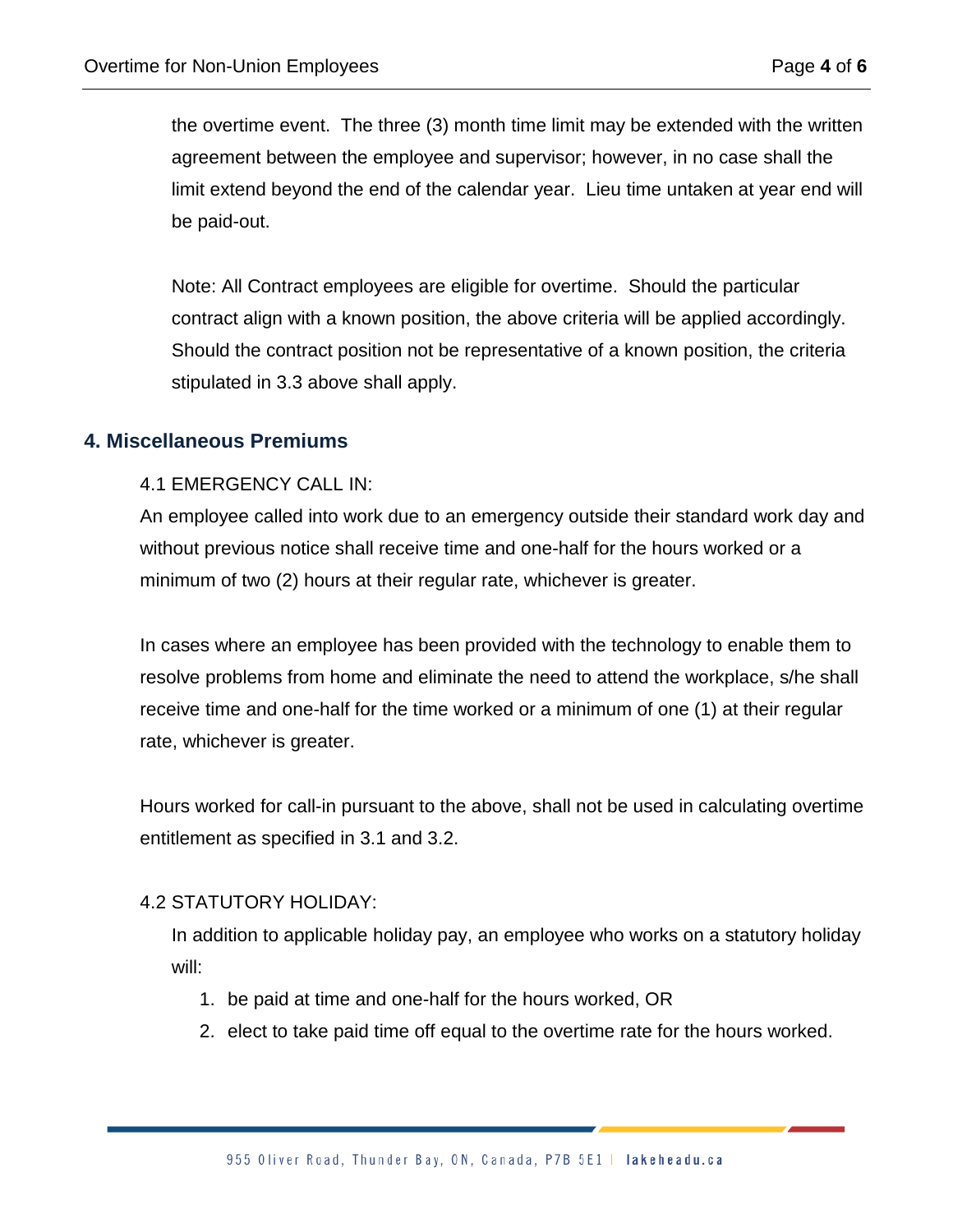Please refer to the policy "PAID HOLIDAYS, Full Time Employees unless otherwise excluded via collective agreement" for additional information.

#### 4.3 MEAL ALLOWANCE:

The University will pay a meal allowance when an employee is required to work overtime for two hours or more, prior to or following a normal work day. The allowance will be equivalent to the cost of a standard meal in the University Main Cafeteria or Residence Cafeteria.

Supported by the appropriate receipt, the employee will be reimbursed by a cheque requisition authorization form submitted and approved by their supervisor.

## **5. Procedure to Pay Out Overtime Bank Hours**

5.1 COMPENSATION FOR OVERTIME WORKED:

The employee must provide written notice to their supervisor specifying overtime hours submitted for payment. Any payment to be made will be processed on the employees regular pay date.

In the event an employee's employment ends before all of the banked overtime hours are paid out, the supervisor shall arrange for payment on the employee's last pay date. In the event an employee transfers to another department, accumulated overtime from the original department will be paid-out or taken as time off in lieu of payment, prior to commencement of work in the new department.

A Staff Information form with appropriate signatures must be submitted to the Office of Human Resources indicating overtime payment to be paid out to the employee.

A written record of the employee's banked overtime shall be maintained by the employee's supervisor on the [Overtime Bank Record form](https://www.lakeheadu.ca/faculty-and-staff/departments/services/hr) (PDF). Each entry into the Overtime Bank Record shall be initialled by the supervisor and employee to signify mutual agreement.